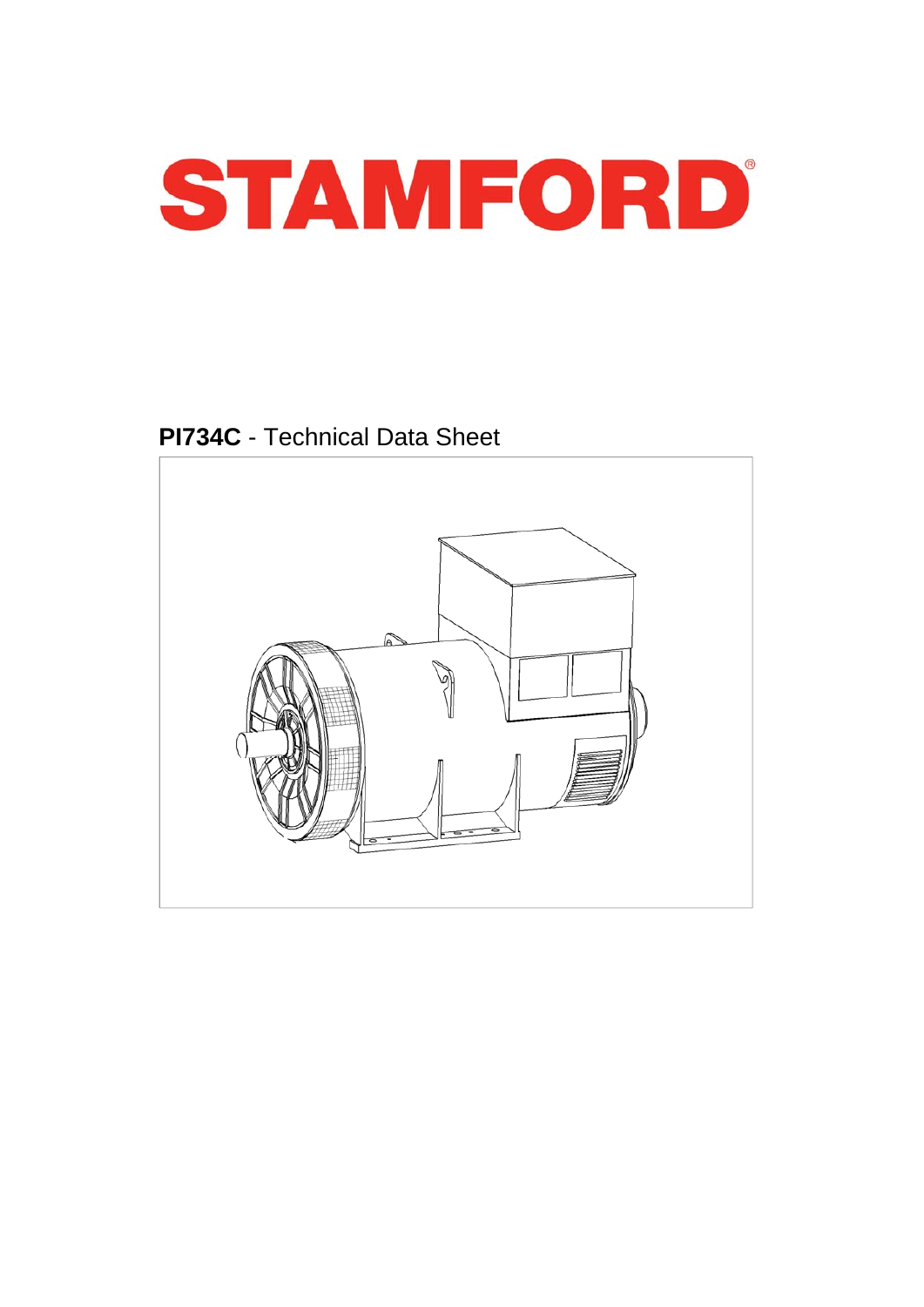## PI734C **SPECIFICATIONS & OPTIONS**



### **STANDARDS**

Newage Stamford industrial generators meet the requirements of BS EN 60034 and the relevant sections of other national and international standards such as BS5000, VDE 0530, NEMA MG1-32, IEC60034, CSA C22.2-100, AS1359.

Other standards and certifications can be considered on request.

### **DESCRIPTION**

The STAMFORD PI range of synchronous ac generators are brushless with a rotating field. They are separately excited by the STAMFORD Permanent Magnet Generator (PMG). This is a shaft mounted, high frequency, pilot exciter which provides a constant supply of clean power via the Automatic Voltage Regulator (AVR) to the main exciter. The main exciter output is fed to the main rotor, through a full wave bridge rectifier, protected by surge suppression.

### **VOLTAGE REGULATORS**

The PI range generators, complete with a PMG, are available with one of two AVRs. Each AVR has soft start voltage build up and built in protection against sustained over-excitation, which will de-excite the generator after a minimum of 8 seconds.

Underspeed protection (UFRO) is also provided on both AVRs. The UFRO will reduce the generator output voltage proportional to the speed of the generator below a presettable level.

The **MX341 AVR** is two phase sensed with a voltage regulation of  $\pm$  1 %. (see the note on regulation).

The **MX321 AVR** is 3 phase rms sensed with a voltage regulation of 0.5% rms (see the note on regulation). The UFRO circuit has adjustable slope and dwell for controlled recovery from step loads. An over voltage protection circuit will shutdown the output device of the AVR, it can also trip an optional excitation circuit breaker if required. As an option, short circuit current limiting is available with the addition of current transformers.

Both the MX341 and the MX321 need a generator mounted current transformer to provide quadrature droop characteristics for load sharing during parallel operation. Provision is also made for the connection of the STAMFORD power factor controller, for embedded applications, and a remote voltage trimmer.

### **WINDINGS & ELECTRICAL PERFORMANCE**

All generator stators are wound to 2/3 pitch. This eliminates triplen (3rd, 9th, 15th …) harmonics on the voltage waveform and is found to be the optimum design for trouble-free supply of non-linear loads. The 2/3 pitch design avoids excessive neutral currents sometimes seen with higher winding pitches. A fully connected damper winding reduces oscillations during paralleling. This winding, with the 2/3 pitch and carefully selected pole and tooth designs, ensures very low levels of voltage waveform distortion.

### **TERMINALS & TERMINAL BOX**

Standard generators feature a main stator with 6 ends brought out to the terminals, which are mounted on the frame at the non-drive end of the generator. A sheet steel terminal box contains the AVR and provides ample space for the customers' wiring and gland arrangements. It has removable panels for easy access.

### **SHAFT & KEYS**

All generator rotors are dynamically balanced to better than BS6861:Part 1 Grade 2.5 for minimum vibration in operation. Two bearing generators are balanced with a half key.

### **INSULATION/IMPREGNATION**

The insulation system is class 'H', and meets the requirements of UL1446.

All wound components are impregnated with materials and processes designed specifically to provide the high build required for static windings and the high mechanical strength required for rotating components.

### **QUALITY ASSURANCE**

Generators are manufactured using production procedures having a quality assurance level to BS EN ISO 9001.

### **NOTE ON REGULATION**

The stated voltage regulation may not be maintained in the presence of certain radio transmitted signals. Any change in performance will fall within the limits of Criteria 'B' of EN 61000-6-2:2001. At no time will the steady-state voltage regulation exceed 2%.

Note: Continuous development of our products entitles us to change specification details without notice, therefore they must not be regarded as binding.

Front cover drawing is typical of the product range.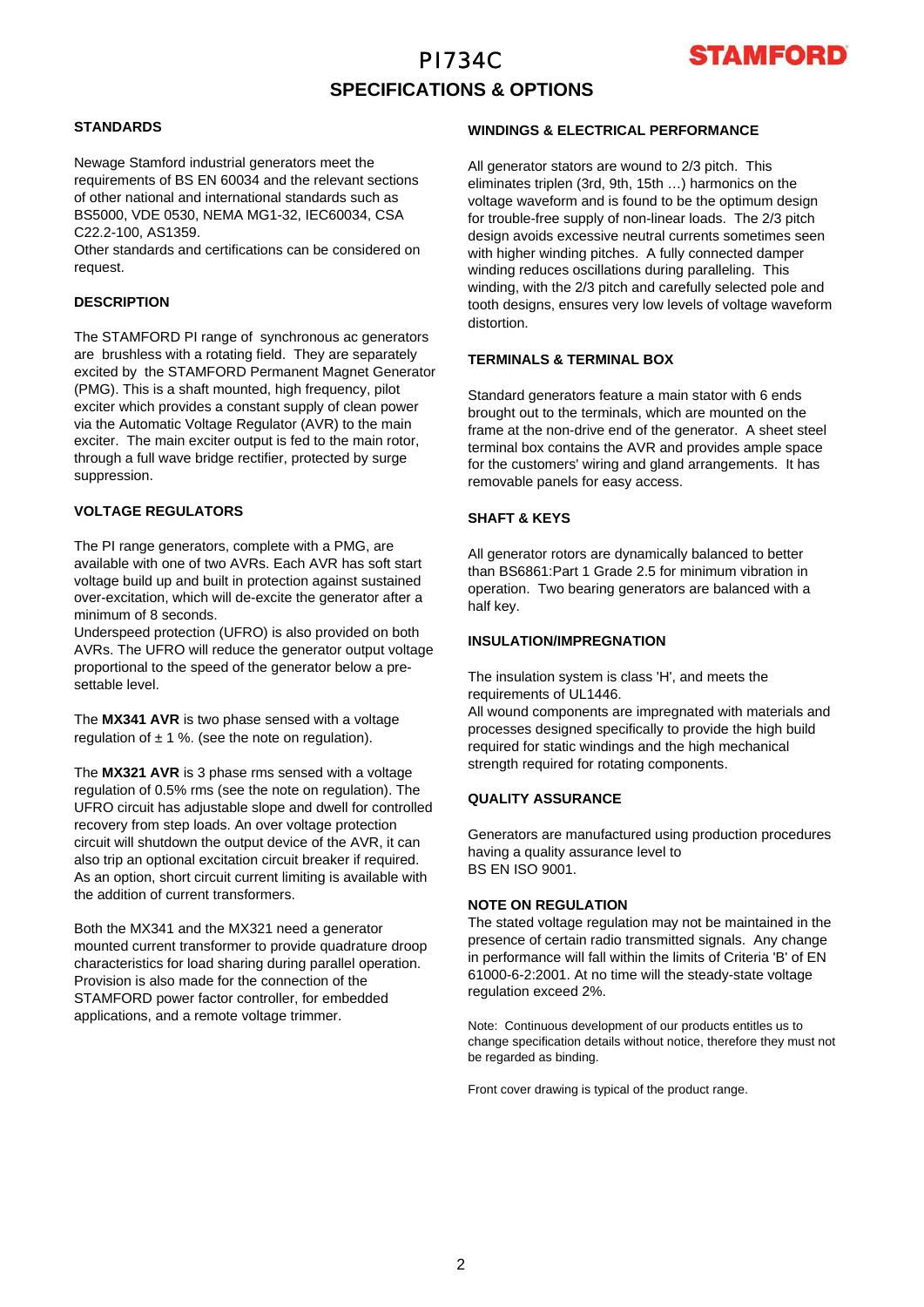# **STAMFORD**

## **WINDING 312**

| <b>CONTROL SYSTEM</b>                                   | SEPARATELY EXCITED BY P.M.G.                     |                                                                                      |                                   |                   |                                   |         |         |         |  |  |  |  |
|---------------------------------------------------------|--------------------------------------------------|--------------------------------------------------------------------------------------|-----------------------------------|-------------------|-----------------------------------|---------|---------|---------|--|--|--|--|
| A.V.R.                                                  | MX321<br>MX341                                   |                                                                                      |                                   |                   |                                   |         |         |         |  |  |  |  |
| <b>VOLTAGE REGULATION</b>                               | ±1%<br>± 0.5 %<br>With 4% ENGINE GOVERNING       |                                                                                      |                                   |                   |                                   |         |         |         |  |  |  |  |
| <b>SUSTAINED SHORT CIRCUIT</b>                          | REFER TO SHORT CIRCUIT DECREMENT CURVES (page 7) |                                                                                      |                                   |                   |                                   |         |         |         |  |  |  |  |
| <b>INSULATION SYSTEM</b>                                | <b>CLASS H</b>                                   |                                                                                      |                                   |                   |                                   |         |         |         |  |  |  |  |
| <b>PROTECTION</b>                                       | IP23                                             |                                                                                      |                                   |                   |                                   |         |         |         |  |  |  |  |
| <b>RATED POWER FACTOR</b>                               | 0.8                                              |                                                                                      |                                   |                   |                                   |         |         |         |  |  |  |  |
| <b>STATOR WINDING</b>                                   | DOUBLE LAYER LAP                                 |                                                                                      |                                   |                   |                                   |         |         |         |  |  |  |  |
| <b>WINDING PITCH</b>                                    | <b>TWO THIRDS</b>                                |                                                                                      |                                   |                   |                                   |         |         |         |  |  |  |  |
| <b>WINDING LEADS</b>                                    | 6                                                |                                                                                      |                                   |                   |                                   |         |         |         |  |  |  |  |
| <b>MAIN STATOR RESISTANCE</b>                           |                                                  | 0.00126 Ohms PER PHASE AT 22°C STAR CONNECTED                                        |                                   |                   |                                   |         |         |         |  |  |  |  |
| <b>MAIN ROTOR RESISTANCE</b>                            |                                                  |                                                                                      |                                   | 1.85 Ohms at 22°C |                                   |         |         |         |  |  |  |  |
| <b>EXCITER STATOR RESISTANCE</b>                        |                                                  |                                                                                      |                                   | 17.5 Ohms at 22°C |                                   |         |         |         |  |  |  |  |
| <b>EXCITER ROTOR RESISTANCE</b>                         |                                                  |                                                                                      |                                   |                   | 0.063 Ohms PER PHASE AT 22°C      |         |         |         |  |  |  |  |
| R.F.I. SUPPRESSION                                      |                                                  | BS EN 61000-6-2 & BS EN 61000-6-4, VDE 0875G, VDE 0875N. refer to factory for others |                                   |                   |                                   |         |         |         |  |  |  |  |
| <b>WAVEFORM DISTORTION</b>                              |                                                  | NO LOAD < 1.5% NON-DISTORTING BALANCED LINEAR LOAD < 5.0%                            |                                   |                   |                                   |         |         |         |  |  |  |  |
| <b>MAXIMUM OVERSPEED</b>                                |                                                  | 2250 Rev/Min                                                                         |                                   |                   |                                   |         |         |         |  |  |  |  |
| BEARING DRIVE END                                       |                                                  |                                                                                      |                                   | BALL. 6228 C3     |                                   |         |         |         |  |  |  |  |
| BEARING NON-DRIVE END                                   |                                                  |                                                                                      |                                   | BALL. 6319 C3     |                                   |         |         |         |  |  |  |  |
|                                                         |                                                  |                                                                                      | 1 BEARING                         |                   | 2 BEARING                         |         |         |         |  |  |  |  |
| <b>WEIGHT COMP. GENERATOR</b>                           |                                                  |                                                                                      | 3018 kg                           |                   | 2967 kg                           |         |         |         |  |  |  |  |
| <b>WEIGHT WOUND STATOR</b>                              |                                                  |                                                                                      | 1445 kg                           |                   | 1445 kg                           |         |         |         |  |  |  |  |
| <b>WEIGHT WOUND ROTOR</b>                               |                                                  |                                                                                      | 1257 kg                           |                   | 1195 kg                           |         |         |         |  |  |  |  |
| WR <sup>2</sup> INERTIA                                 |                                                  |                                                                                      | 37.3309 kgm <sup>2</sup>          |                   | 36.33 kgm <sup>2</sup>            |         |         |         |  |  |  |  |
| SHIPPING WEIGHTS in a crate                             |                                                  |                                                                                      | 3091kg                            |                   | 3036kg                            |         |         |         |  |  |  |  |
| PACKING CRATE SIZE                                      |                                                  | 194 x 105 x 154(cm)                                                                  |                                   |                   | 194 x 105 x 154(cm)               |         |         |         |  |  |  |  |
|                                                         |                                                  |                                                                                      | 50 Hz                             |                   | 60 Hz                             |         |         |         |  |  |  |  |
| <b>TELEPHONE INTERFERENCE</b>                           |                                                  |                                                                                      | <b>THF&lt;2%</b>                  |                   | <b>TIF&lt;50</b>                  |         |         |         |  |  |  |  |
| <b>COOLING AIR</b>                                      |                                                  |                                                                                      | 2.69 m <sup>3</sup> /sec 5700 cfm |                   | 3.45 m <sup>3</sup> /sec 7300 cfm |         |         |         |  |  |  |  |
| <b>VOLTAGE STAR</b>                                     | 380/220                                          | 400/231                                                                              | 415/240                           | 440/254           | 416/240                           | 440/254 | 460/266 | 480/277 |  |  |  |  |
| <b>kVA BASE RATING FOR REACTANCE</b><br><b>VALUES</b>   | 1505                                             | 1550                                                                                 | 1550                              | 1520              | 1705                              | 1815    | 1855    | 1890    |  |  |  |  |
| Xd DIR. AXIS SYNCHRONOUS                                | 3.18                                             | 2.96                                                                                 | 2.75                              | 2.40              | 3.86                              | 3.67    | 3.43    | 3.21    |  |  |  |  |
| X'd DIR. AXIS TRANSIENT                                 | 0.19                                             | 0.18                                                                                 | 0.17                              | 0.15              | 0.23                              | 0.22    | 0.21    | 0.20    |  |  |  |  |
| IX"d DIR. AXIS SUBTRANSIENT                             | 0.14                                             | 0.13                                                                                 | 0.12                              | 0.11              | 0.17                              | 0.16    | 0.15    | 0.14    |  |  |  |  |
| Xq QUAD. AXIS REACTANCE                                 | 2.05                                             | 1.91                                                                                 | 1.77                              | 1.55              | 2.49                              | 2.37    | 2.22    | 2.07    |  |  |  |  |
| X"q QUAD. AXIS SUBTRANSIENT                             | 0.29                                             | 0.27                                                                                 | 0.25                              | 0.22              | 0.35                              | 0.33    | 0.31    | 0.29    |  |  |  |  |
| <b>XL LEAKAGE REACTANCE</b>                             | 0.04                                             | 0.03                                                                                 | 0.03                              | 0.03              | 0.04                              | 0.04    | 0.04    | 0.04    |  |  |  |  |
| X <sub>2</sub> NEGATIVE SEQUENCE                        | 0.20                                             | 0.19                                                                                 | 0.18                              | 0.15              | 0.25                              | 0.23    | 0.22    | 0.21    |  |  |  |  |
| X <sub>0</sub> ZERO SEQUENCE                            | 0.02                                             | 0.02                                                                                 | 0.02                              | 0.02              | 0.03<br>0.03<br>0.03<br>0.03      |         |         |         |  |  |  |  |
| REACTANCES ARE SATURATED                                |                                                  | VALUES ARE PER UNIT AT RATING AND VOLTAGE INDICATED                                  |                                   |                   |                                   |         |         |         |  |  |  |  |
| T'd TRANSIENT TIME CONST.                               | 0.135s                                           |                                                                                      |                                   |                   |                                   |         |         |         |  |  |  |  |
| T"d SUB-TRANSTIME CONST.<br>T'do O.C. FIELD TIME CONST. | 0.01s<br>2.23s                                   |                                                                                      |                                   |                   |                                   |         |         |         |  |  |  |  |
| Ta ARMATURE TIME CONST.                                 | 0.02s                                            |                                                                                      |                                   |                   |                                   |         |         |         |  |  |  |  |
| <b>SHORT CIRCUIT RATIO</b>                              | 1/Xd                                             |                                                                                      |                                   |                   |                                   |         |         |         |  |  |  |  |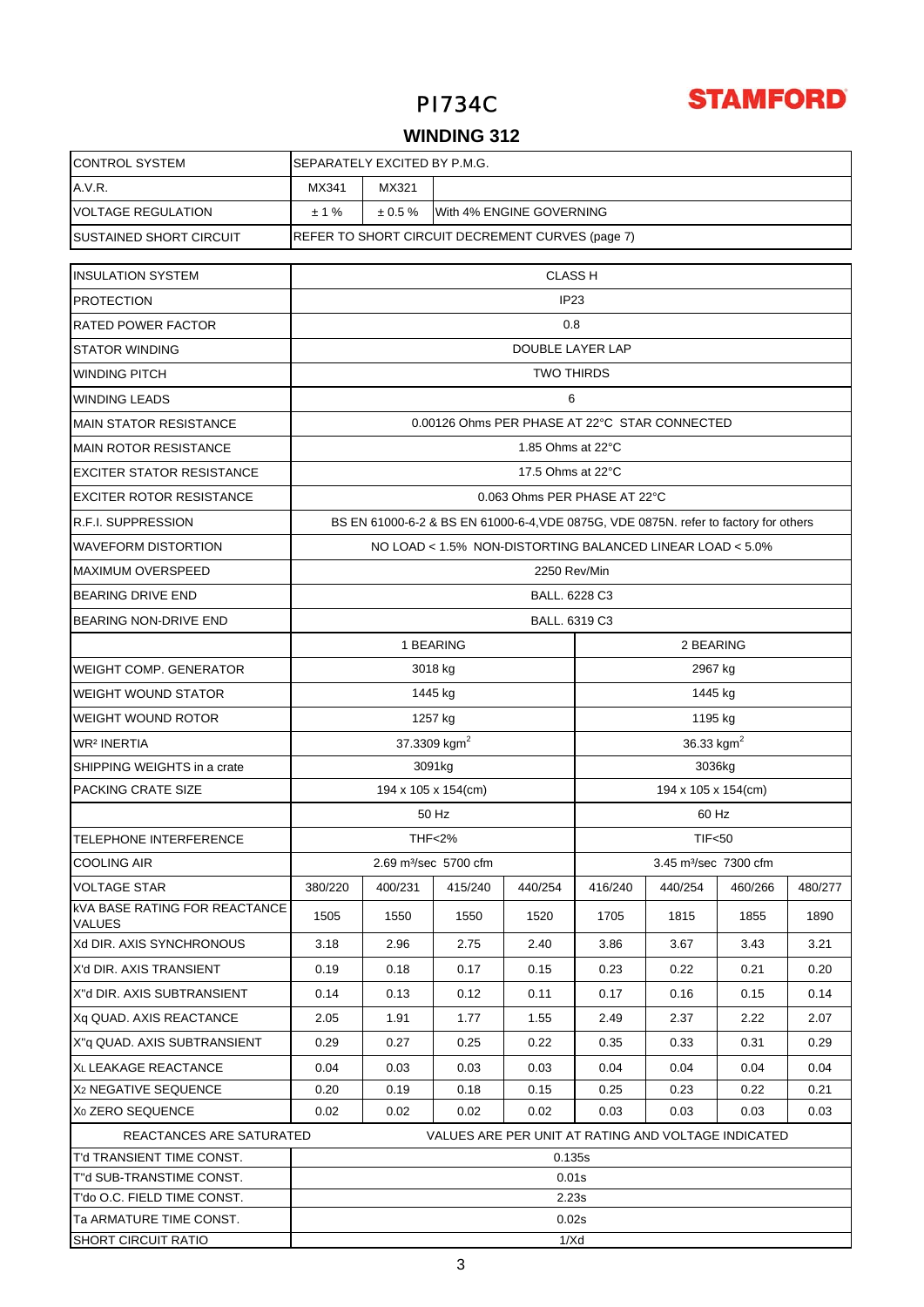

# **Winding 312** PI734C

50 Hz

## **THREE PHASE EFFICIENCY CURVES**







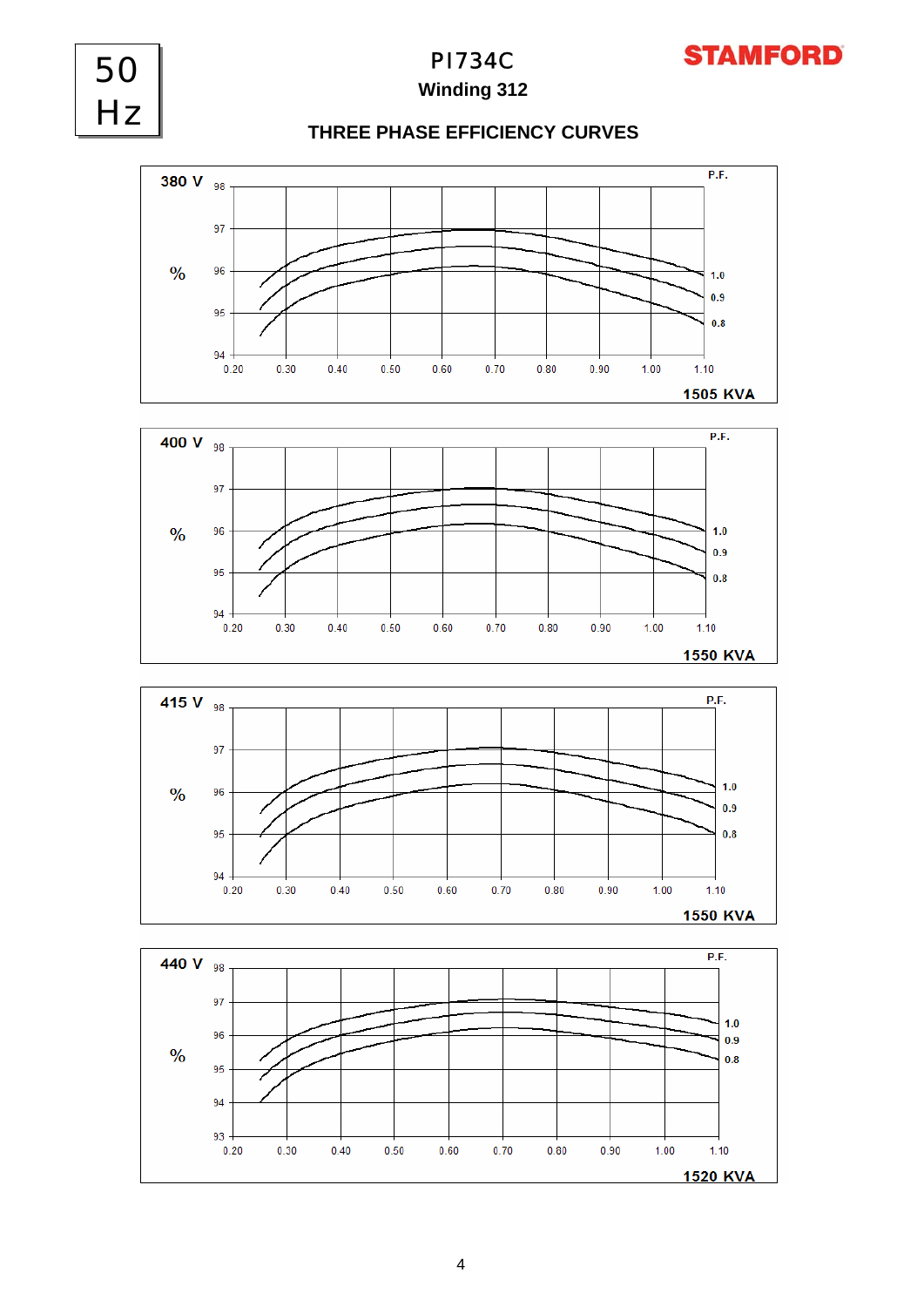

**Winding 312**

60

Hz

## **THREE PHASE EFFICIENCY CURVES**







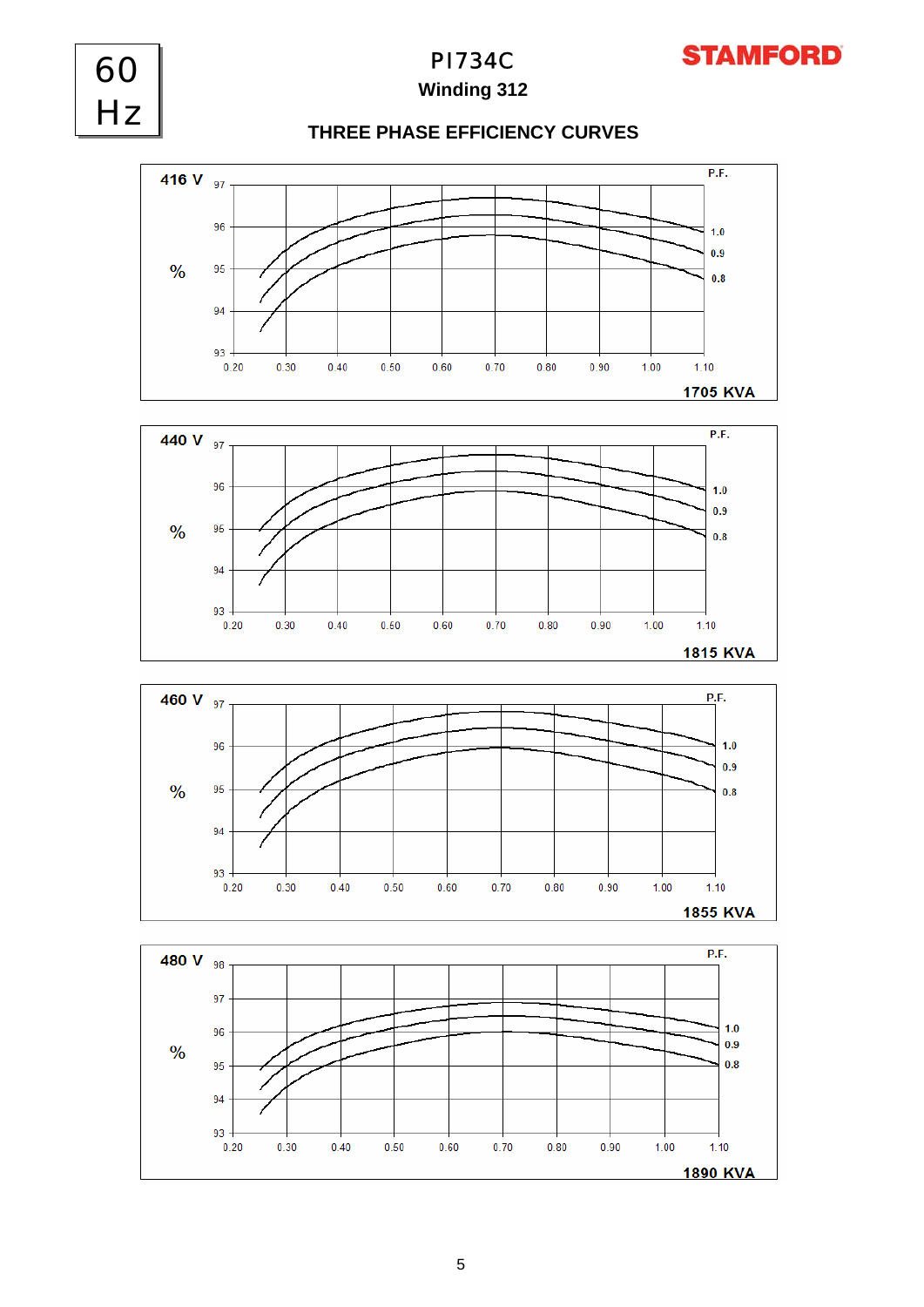

## **Winding 312**



0 500 1000 1500 2000 2500 3000 3500 4000 **LOCKED ROTOR kVA**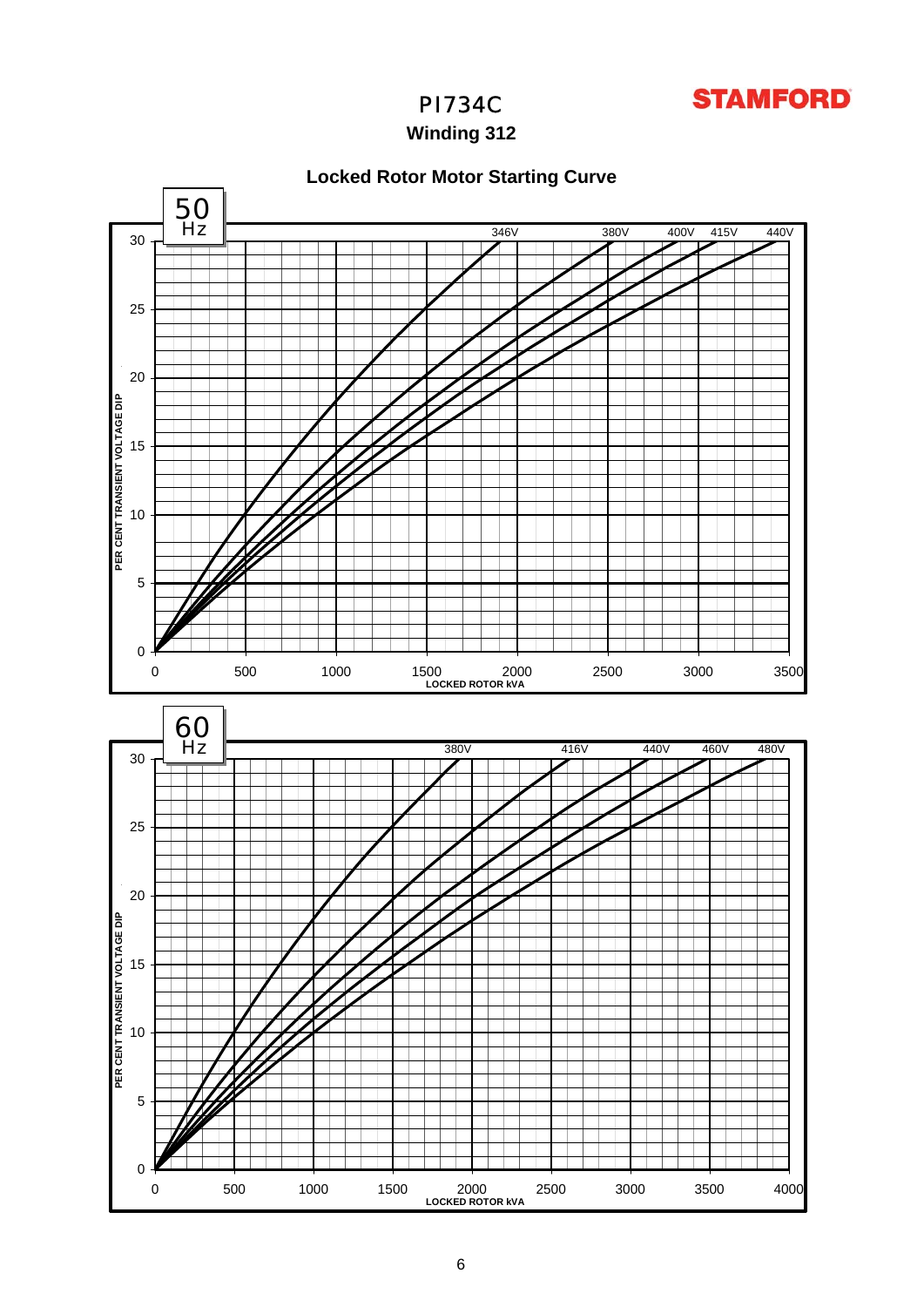# **STAMFORD**



## **Three-phase Short Circuit Decrement Curve. No-load Excitation at Rated Speed Based on star (wye) connection.**

### **Note 1**

The following multiplication factors should be used to adjust the values from curve between time 0.001 seconds and the minimum current point in respect of nominal operating voltage :

|                  | 50Hz           | 60Hz             |           |  |  |  |  |  |
|------------------|----------------|------------------|-----------|--|--|--|--|--|
| Voltage          | Factor         | Voltage          | Factor    |  |  |  |  |  |
| 380 <sub>v</sub> | $x$ 1.00       | 416 <sub>v</sub> | $x$ 1.00  |  |  |  |  |  |
| 400v             | $x\sqrt{1.05}$ | 440v             | $x$ 1.06  |  |  |  |  |  |
| 415v             | $x\sqrt{1.09}$ | 460v             | $x\,1.10$ |  |  |  |  |  |
| 440 <sub>v</sub> | x 1.16         | 480v             | x 1.15    |  |  |  |  |  |

The sustained current value is constant irrespective of voltage level

#### **Note 2**

The following multiplication factor should be used to convert the values calculated in accordance with NOTE 1 to those applicable to the various types of short circuit :

|                    | 50Hz<br>60Hz          |                  |        | 3-phase                 | 2-phase L-L I | 1-phase L-N |  |
|--------------------|-----------------------|------------------|--------|-------------------------|---------------|-------------|--|
| Voltage            | Factor                | Voltage          | Factor | Instantaneous           | .00<br>x 1    | x 0.87      |  |
| 380v               | .00<br>v              | 416v             | .00    | Minimum                 | .00<br>x ʻ    | x 1.80      |  |
| 400v               | .05<br><b>x</b> 1.    | 440v             | .06    | Sustained               | .00<br>x 1    | x 1.50      |  |
| $\overline{415}$ v | .09<br>$\mathsf{v}$ . | 460 <sub>v</sub> | x 1.10 | Max. sustained duration | $10$ sec.     | 5 sec.      |  |
|                    |                       |                  |        |                         |               |             |  |

All other times are unchanged

#### **Note 3**

Curves are drawn for Star (Wye) connected machines.